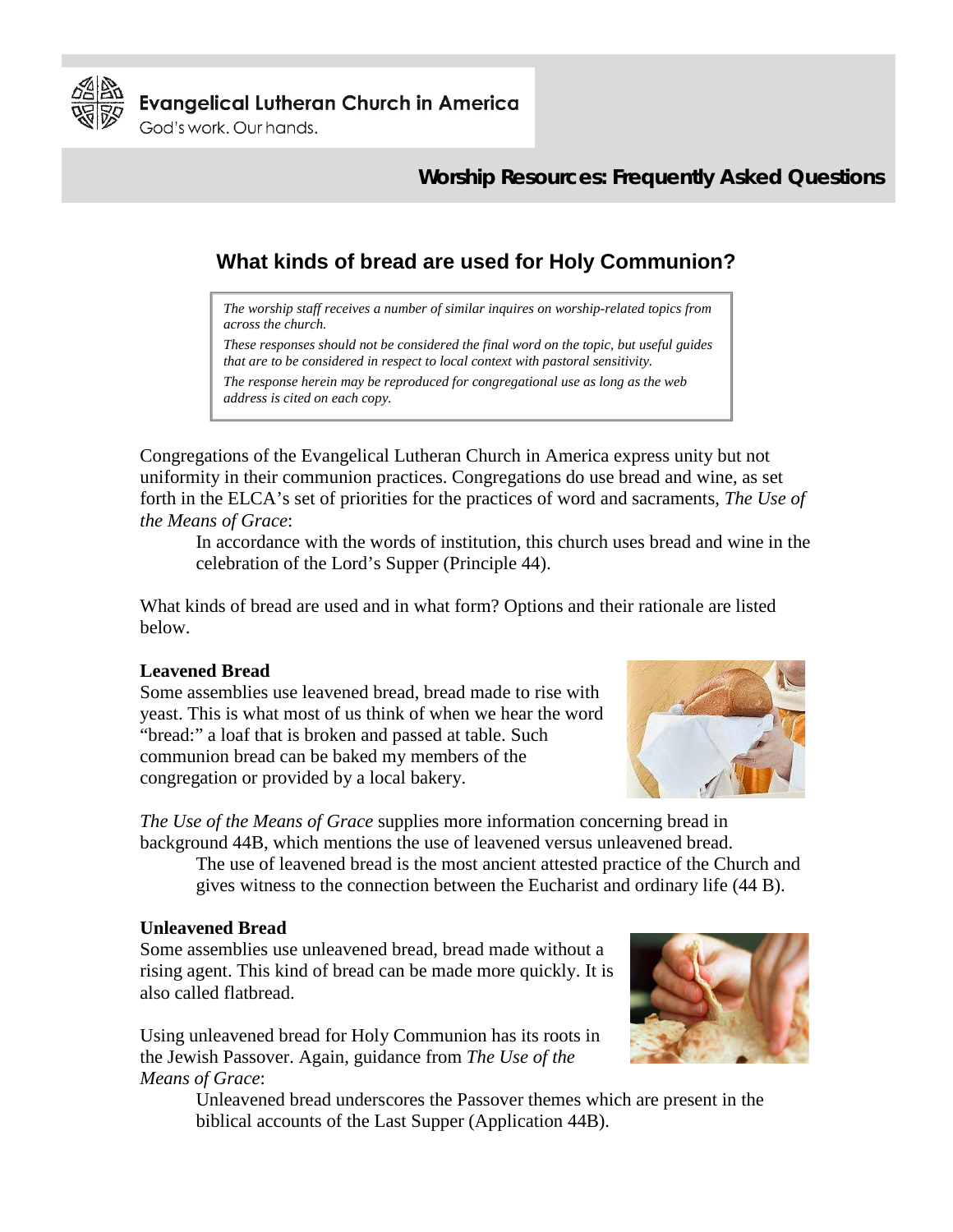We do not know what kind of bread was used at the last supper. There are two schools of thought. One says that because Jesus and the disciples probably gathered for a Passover Seder meal, the traditional unleavened bread was used. The other suggests that this was a meal before Passover for which typical food, staple bread and wine, were used. The Gospels of Matthew (chapter 26), Mark (chapter 14), and Luke (chapter 22) refer to the last meal that Jesus ate with the disciples as a Passover meal. The Gospel of John (chapter 19) says this meal took place before Passover.



In the early centuries of the Christian church, leavened bread was used. This practice is verified through paintings, mosaics, texts, and sculptures from that time period. In the Middle Ages in the West, Christians began to use unleavened precut wafers.

This form of unleavened bread began to be used in the ninth century in the Western church. Clergy baked the bread, as lay persons were not allowed to prepare it. Because Lutheran tradition grows out of the Western tradition, Lutherans continued to use this form of bread, often making connections between this form of bread and Passover bread. It was also convenient in that it did not spoil and made few crumbs. Unfortunately, this form bears little resemblance to the bread we eat today and the connection to the Passover is seldom made. (*The Sunday Assembly*, pp. 188-189).

If individual wafers (hosts) are used, consider choosing wafers that have the texture of grain and using a large wafer that can be visibly broken by the presiding minister. This gesture expresses the symbolic value of one loaf (see below).

### **"One Bread, One Body"[1](#page-1-0)**

Whether a congregation uses leavened or unleavened bread, it is encouraged that it be a whole loaf of bread. *The Use of the Means of Grace* suggests:

A loaf of bread and a chalice are encouraged since they signify the unity which the sacrament bestows (Application 44a).

Eating from one loaf suggests our unity in Christ (1 Cor. 10:17). We, who are individuals, are also one body. So declares the words of the Didache, a  $2<sup>nd</sup>$  century text still sung today: "As the grains of wheat, once scattered on the hill were gathered into one to become our bread; so may all your people from all the ends of earth be gathered into one in you."[2](#page-1-1) In communion we are gathered.

In communion we are also sent. Sharing the one loaf communicates this also, for to eat a loaf of bread, it must first be broken. So it is with us. In a communion hymn by Susan Briehl, we sing: "Send us now with faith and courage to the hungry, lost, bereaved. In our living and our dying, we become what we receive."<sup>[3](#page-1-2)</sup> Just as Jesus was recognized in the

<span id="page-1-0"></span> $^{1}$  ELW #496

<sup>&</sup>lt;sup>2</sup> "As the Grains of Wheat" ELW #465

<span id="page-1-2"></span><span id="page-1-1"></span><sup>&</sup>lt;sup>3</sup> "By Your Hand You Feed Your People" ELW #469. This text also has roots in the early church, as it is based on a sermon by the early church father Augustine: "Be what you can see, and receive what you are." (Augustine Sermon 272 "On The Holy Eucharist").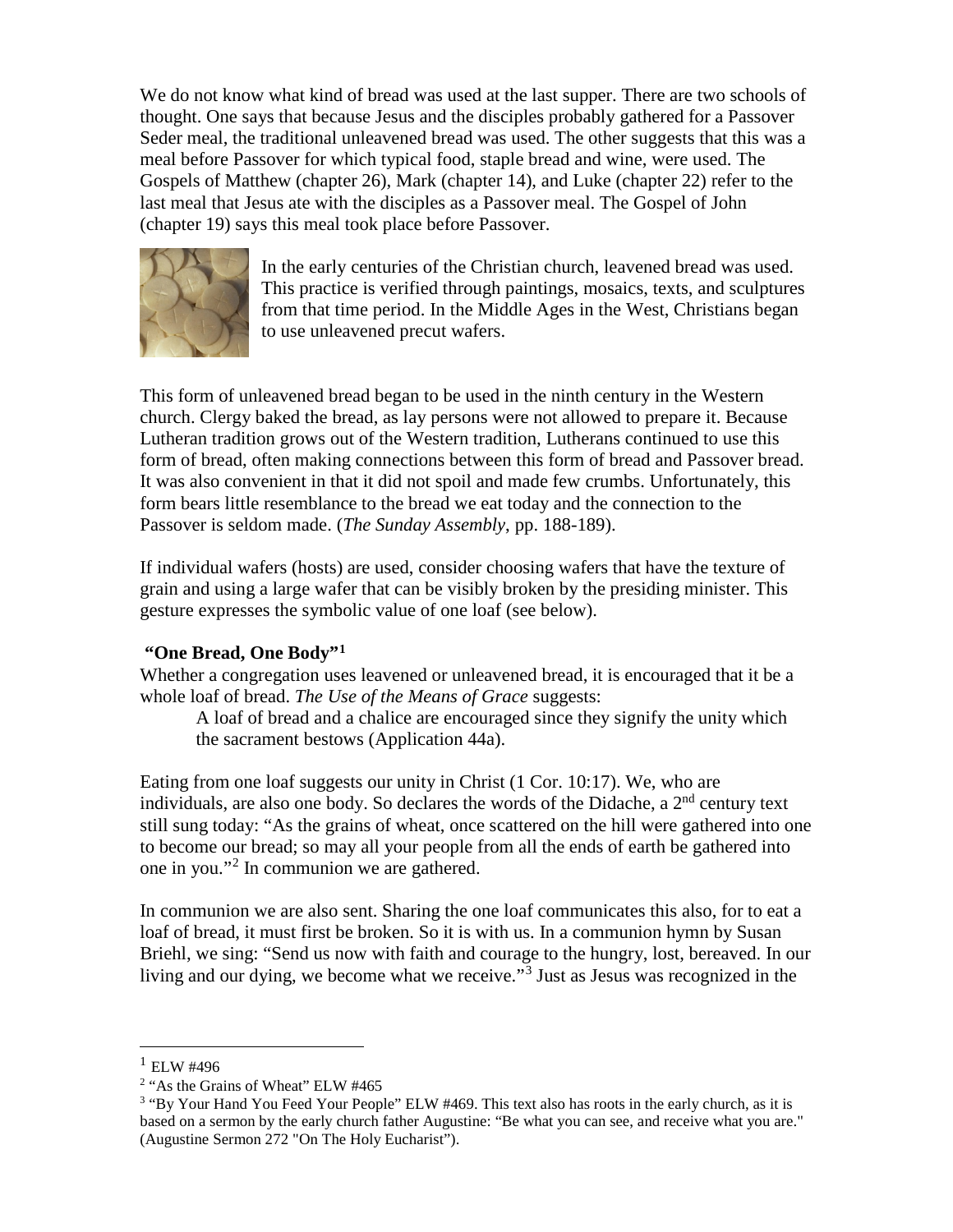breaking of the bread (Luke 24:35), our faith in Christ can be revealed in giving our time, talents, and our very selves away for a world in need.<sup>[4](#page-2-0)</sup>

#### **What about health concerns?**

Wheat flour has traditionally been the staple ingredient in leavened/unleavened bread and in wafers. For those with Celiac disease, allergies or wheat/gluten intolerance, congregations will need to discern what bread/breads to use. The *Use of the Means of Grace s*ays in this regard:

For pressing reasons of health, individuals may commune under one element. In certain circumstances, congregations might decide to place small amounts of nonwheat bread or nonalcoholic wine or grape juice on the altar. Such pastoral and congregational decisions are delicate, and must honor both the tradition of the Church and the people of each local assembly (Application 44 C).

#### **Other Practical Considerations**

- When choosing a leavened loaf that is firm and crisp on the outside, it may be advisable to score the bread in advance so that the presider may break it without difficulty.
- When using a new bread recipe, taste test it first and make sure it is easy to handle by the presider.
- Strive for locally produced bread and ingredients, nourishing connections among members, the community and the earth.
- Involve children and youth in making bread as part of Sunday school, confirmation other fellowship events.

Whether one uses a whole loaf, leavened or unleavened bread, or individual wafers, we receive the gift of bread in gratitude, trusting Christ's real presence in this sacrament (UMG, Principle 33).

### **RESOURCES**

### [Frequently Asked Questions:](http://www.elca.org/worshipfaq)

 $U$  How do we distribute Holy Communion?

[Resources Available for Download on the ELCA Website:](http://www.elca.org/en/Resources/Worship)

- *The Use of the Means of Grace: A Statement on the Practice of Word and Sacrament.* Minneapolis: Augsburg Fortress, 1997. (Available in English and Spanish)
- *Principles for Worship.* Minneapolis: Augsburg Fortress, 2002. (Available in English and Spanish)
- *These Things Matter: Word, Baptism, Communion.* Division for Congregational Ministries, Evangelical Lutheran Church in America. 1999. Video on sacramental practices.

<span id="page-2-0"></span> <sup>4</sup> For more on the connections between Holy Communion and daily life, see Samuel Torvend's *Daily Bread, Holy Meal* in the list of Resources.